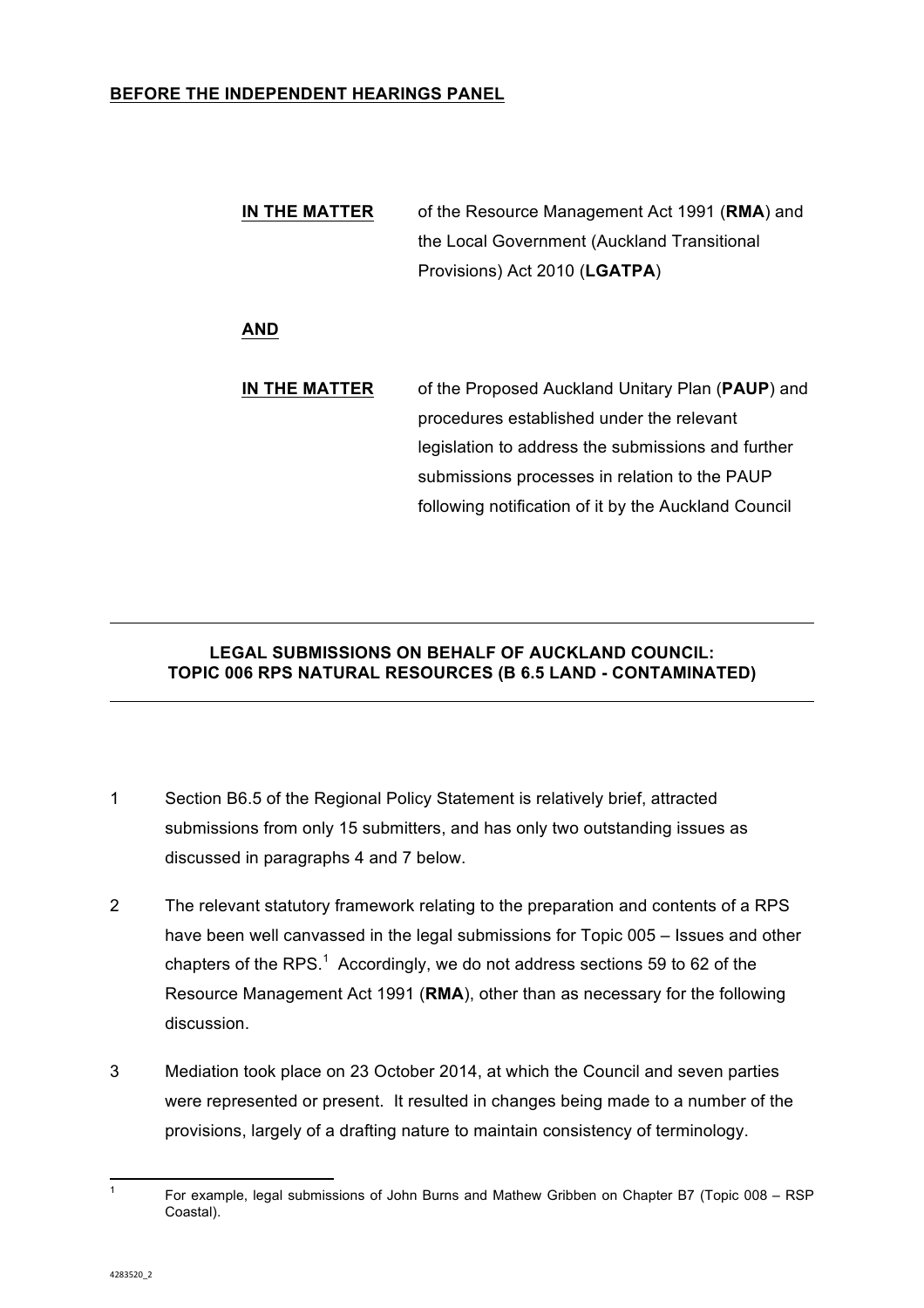- 4 The first difference arises in relation to Policy 1(c). That policy presently reads:
	- "1. Identify potential and confirmed land that is contaminated based on the following three priorities:
		- a) sites known to have supported contaminating land use activities in the past;
		- b) sites with a significant potential risk to human health;
		- c) sites having significant adverse effects on the environment."
- 5 This wording was agreed by the parties at mediation. However Transpower, who did not attend, sent an email to the parties seeking the addition of the words "due to contaminants" at the end of 1(c).
- 6 Given the wording of the introductory words, the Council and the other parties at the mediation considered this addition unnecessary and repetitive.
- 7 The other point of disagreement arises in relation to Policy 3(d). This policy presently reads:
	- "3. Manage or remediate land that is contaminated where:
		- a) the level of contamination renders the site unsuitable for the existing or proposed use; or
		- b) the discharge of contaminants from such land is generating or is likely to generate significant adverse effects on the environment; or
		- c) (deleted)
		- d) development or subdivision of land is proposed."
- 8 The concern expressed by New Zealand Transport Agency (**NZTA**) is that the policy is too broad. Its suggested remedy is to reword subclause (d) to read:
	- "d) development or subdivision of land is proposed and the level of contamination renders the site (land) unsuitable for its proposed use."
- 9 The Council does not accept the extra wording as being helpful or necessary. It is in fact the wording already used in the policy for subclause (a) and adds nothing to limit the scope of subclause (d).